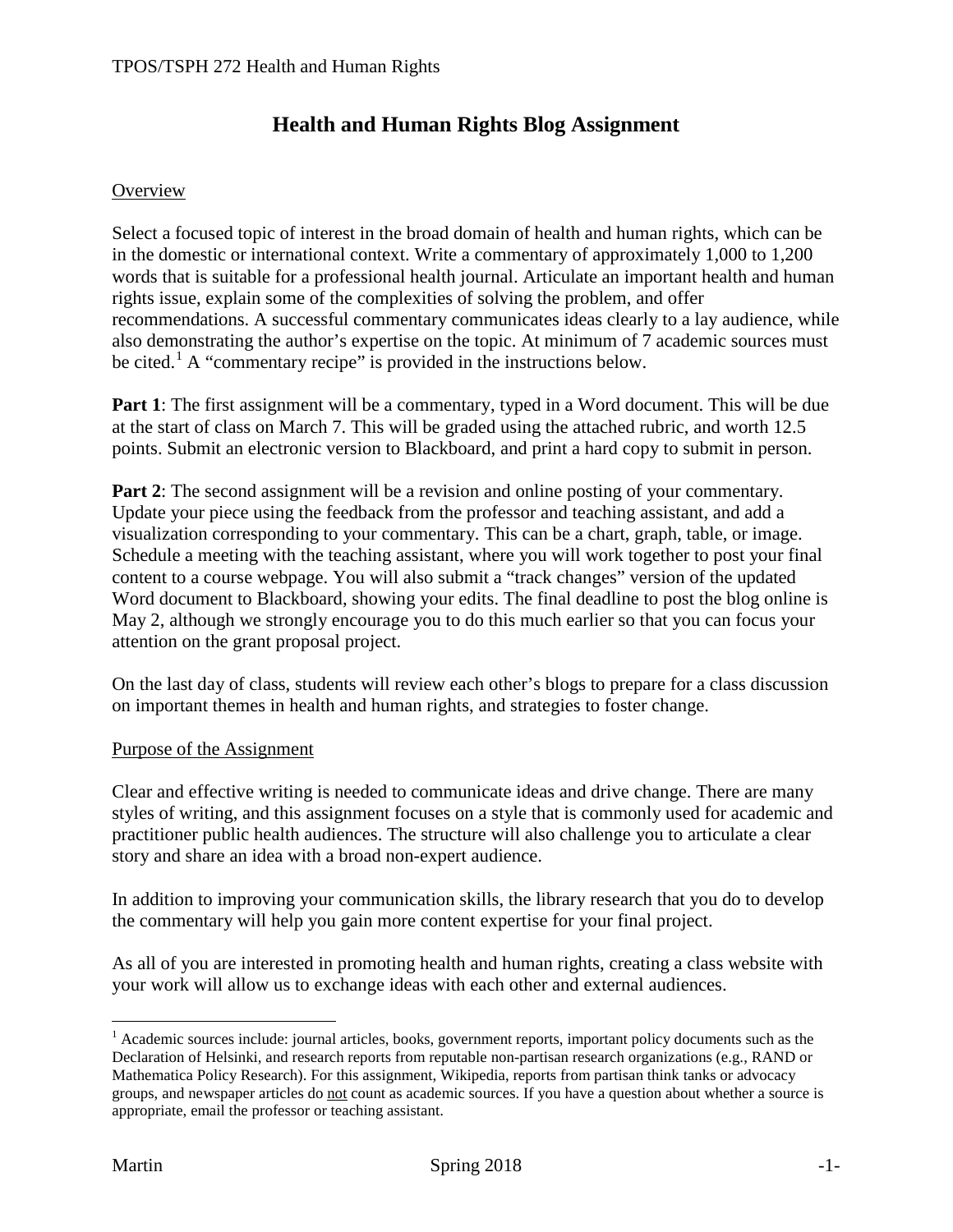#### Anticipated Completion Time for Part 1

This assignment replaces the midterm. Expect to spend the same amount of time completing this as you would spend preparing for and taking a midterm in an honors seminar.

Completing this entails multiple tasks:

- *Narrowing down your interest*—This requires exploring articles, government reports, and other academic sources in your area to gain a good understanding of the topic.
- *Becoming familiar with this writing style*—Carefully review the recipe below, and the three annotated samples.
- *Assembling an outline*—Follow the recipe. Each paragraph needs a topic sentence, so a good strategy is to first write all of your topic sentences.
- *Writing a first draft*—This will likely require going back to the literature to learn more about the topic as you fill in the details.
- *Proofreading your draft*—Look for obvious grammatical mistakes. Also think about whether your topic sentences are clearly communicating your arguments, and check that each paragraph contains one core idea.
- *Doing more proofreading*—It is helpful to break this up over a few days, to give yourself time in between reading.
- *Finalizing the citations*—Keep your references organized, as you will likely want to use them again for your final project.
- *Attending office hours*—You are strongly encouraged to visit the professor and teaching assistant's office hours with an early draft. We will not review a draft sent over email, but we are happy to provide feedback in person. If you cannot attend office hours, send an email and we will schedule an alternative time.

# *DO NOT PROCRASTINATE UNTIL THE WEEKEND OR DAYS BEFORE THE ASSIGNMENT IS DUE!*

At that point, we cannot guarantee that we can meet with you and it will be difficult for you to complete these steps thoughtfully.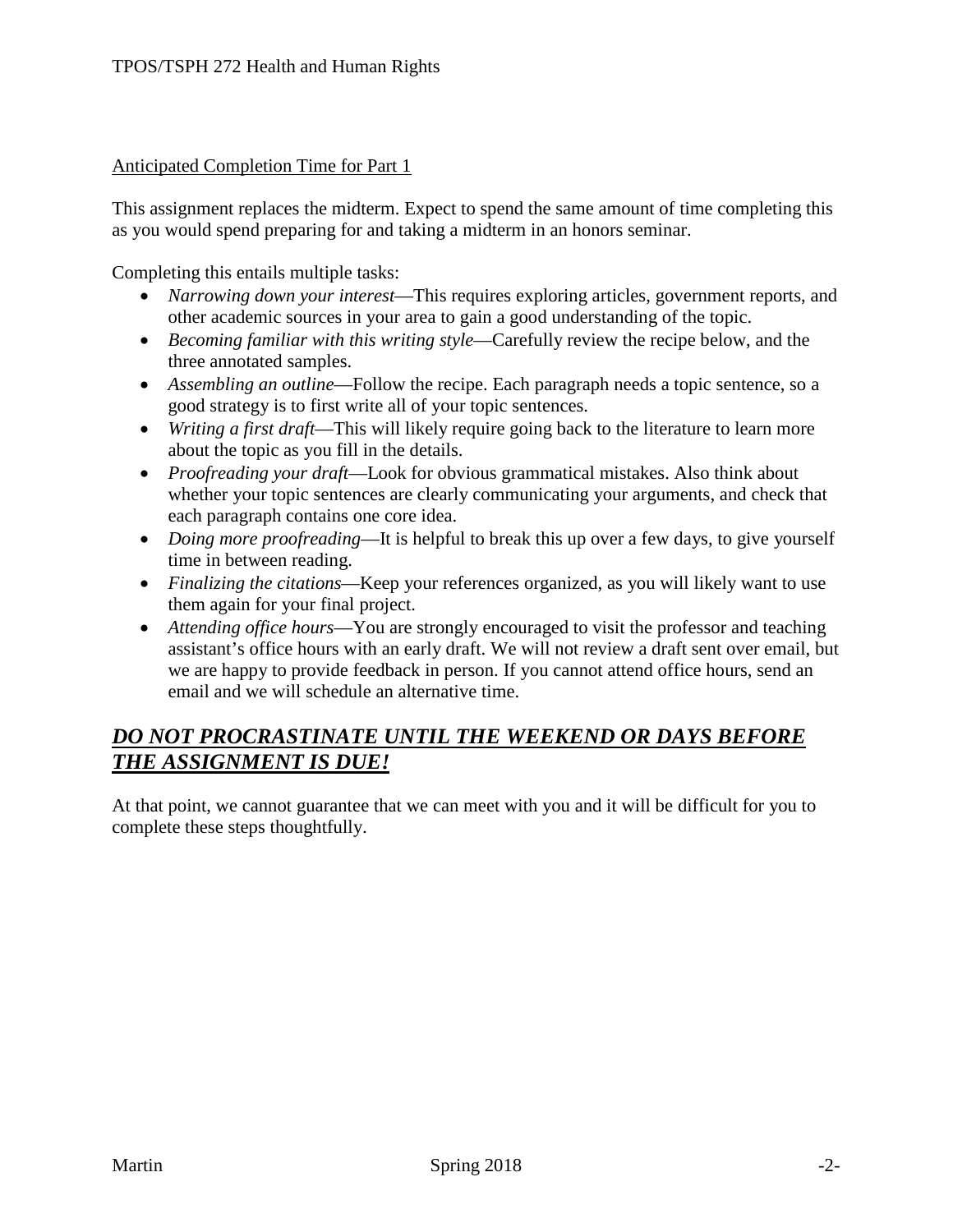### Commentary Structure

The commentary should follow the following general recipe. Three sample commentaries with annotations describing how the recipe was applied and other remarks (e.g., citation practices) are available in Blackboard.

| Title                       | Give a catchy title that communicates your main argument                                                                                                                                                                                                                        |  |  |
|-----------------------------|---------------------------------------------------------------------------------------------------------------------------------------------------------------------------------------------------------------------------------------------------------------------------------|--|--|
| Paragraph 1                 | Provide a lede. This is your hook to get your audience interested. These can<br>come in several formats, such as a fact or piece of news, an anecdote, or<br>something that sets a scene. See http://training.npr.org/digital/leads-are-hard-<br>heres-how-to-write-a-good-one/ |  |  |
| Paragraph 2                 | Pose a puzzle.                                                                                                                                                                                                                                                                  |  |  |
| Paragraphs 3, 4,<br>$, N-1$ | Provide details for your argument. Each argument should get its own<br>paragraph and topic sentence.                                                                                                                                                                            |  |  |
| Paragraph N                 | Summarize your argument.                                                                                                                                                                                                                                                        |  |  |

#### Formatting for the Commentary

Follow the format of the first sample ("All Star Data"). A title page should contain a catchy title, your name, the word count, and any acknowledgements. The commentary should be: doublespaced, 12-point font, 12" margins, include page numbers, use APA citation style for your bibliography, add spaces between paragraphs to make it easy to read.

*The 1200-word limit is absolute*. You will not get extra credit for writing more words—in fact, you will get less. Writing clearly and concisely is an important skill.

Print a hard copy to submit to class in person. Print single-sided only.

### Plagiarism and Academic Honesty

I take academic honesty very seriously. You are required to be familiar with the university's academic honesty policies and ignorance is not an excuse. Avoid plagiarism by properly acknowledging material and ideas taken from other sources. The University at Albany Library offers a useful tutorial on plagiarism and how to avoid it:

<http://library.albany.edu/infolit/plagiarism1>

If you cite a source, you must document it. Restate all ideas in your own words or else use quotation marks around the relevant passages. Use APA reference style: <https://owl.english.purdue.edu/owl/resource/560/02/>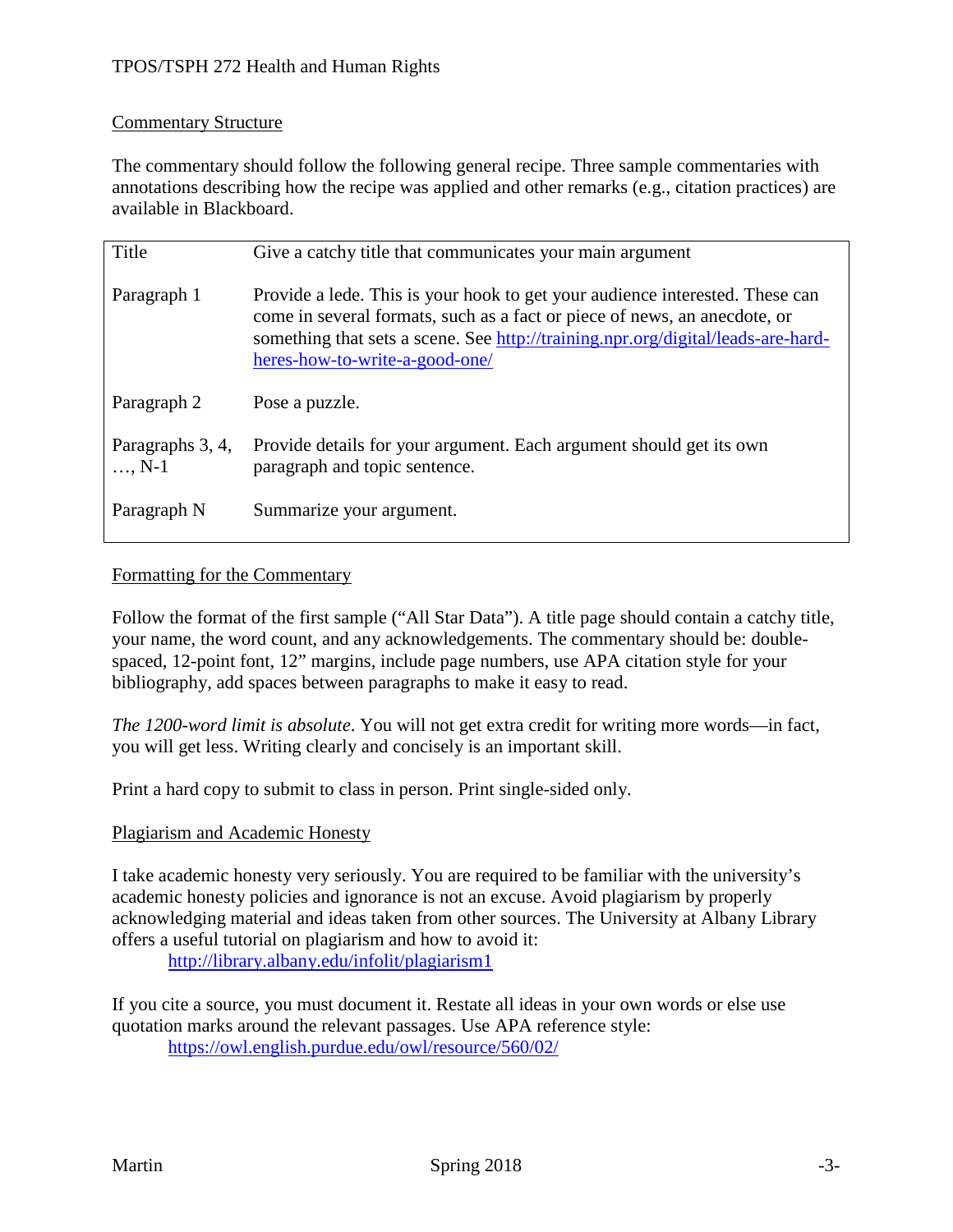I encourage you to discuss ideas with others and review your peers' drafts, but this should be your own unique work. Add an acknowledgement if you received any assistance, including speaking with other professors, communicating with the librarian, or receiving editing assistance (see Sample 1).

#### Stylistic Comments

- Use topic sentences
- Each idea gets its own paragraph
- Use a professional tone (see the samples as a guide)
- Cite all ideas and facts that you obtained from other sources (Wikipedia is not a sourceappropriate sources are journal articles, books, and government reports.)
- Assume that your audience is familiar with health issues but not an expert in your topic (see the samples as a guide)
- Take advantage of Word's spell check and grammar check features, and also consider **Grammarly**

#### Library resources

To get started, look at the LibGuide that was developed for Professor Martin's other course: <http://libguides.library.albany.edu/pad704>

The university librarians strongly recommend starting all searches with their "eDiscover" engine on the main library webpage: [https://library.albany.edu/.](https://library.albany.edu/) Once you log into the site as a UAlbany student, you will have access to all of the resources.



### Creating a "Track Changes" Version in Word

For the revision and web posting (Part 2), you will upload an updated version of the Word document to Blackboard where we can see your edits. Word has a nifty compare documents feature that allows you to show mark-up between documents.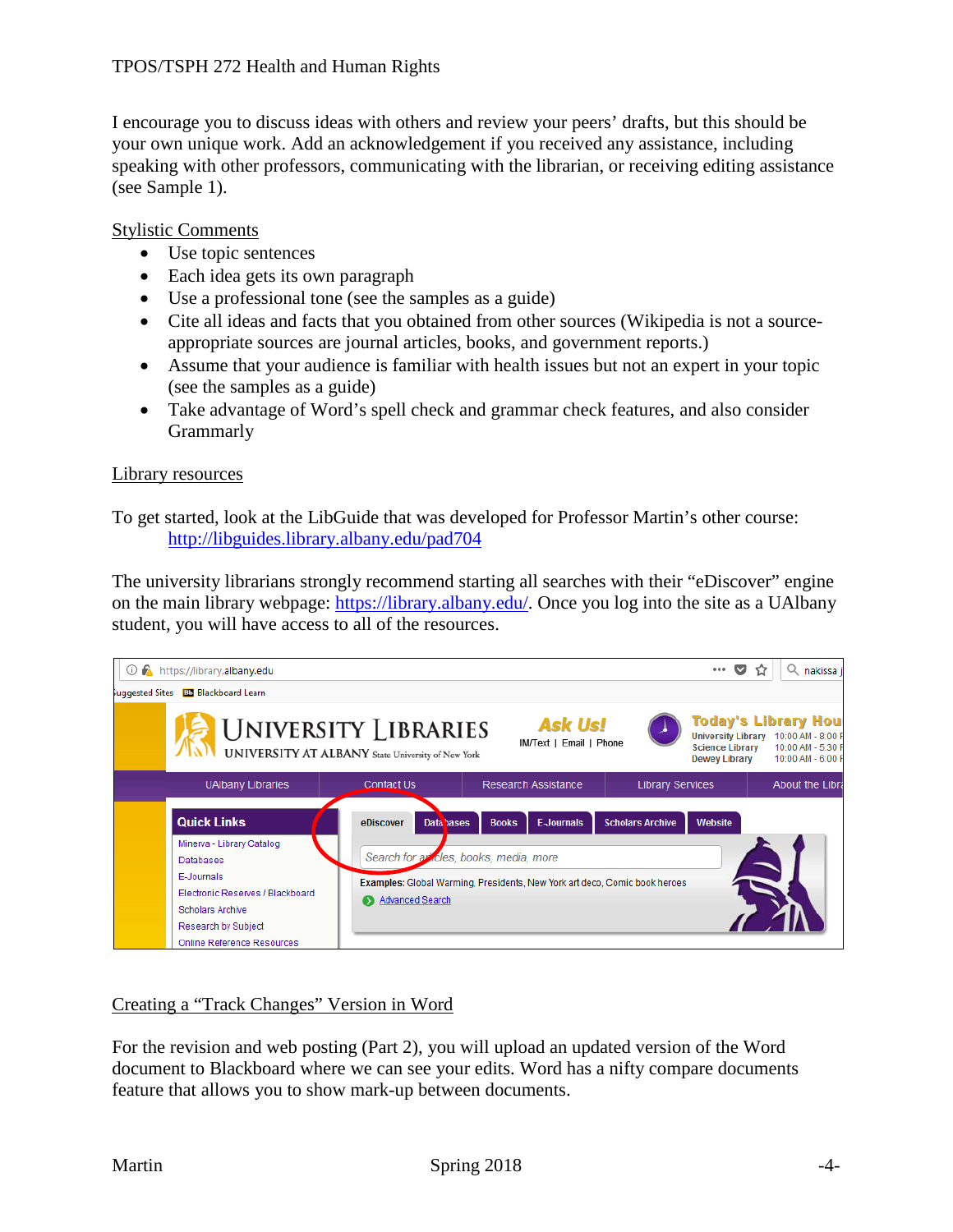Start by going to the Review tab > Compare. From the drop-down menu, select "Compare… Compare two versions of a document (legal blackline)."



You will receive a dialogue box where you will be prompted to locate the original and revised documents. Click on the folder icon and Word will allow you to search through your directories to find the documents. The original document will be the version that you submitted on March 7. The revised document will be the updated version that you are posting online.

|                                                                                                |                        | Iso demonstrating the author's expertise on the topic. At minimum of 7 academic sources must<br>e cited. <sup>1</sup> A "commentary recipe" is provided in the instructions below. |                                     |                          |  |  |  |
|------------------------------------------------------------------------------------------------|------------------------|------------------------------------------------------------------------------------------------------------------------------------------------------------------------------------|-------------------------------------|--------------------------|--|--|--|
| Part 1: The first assignment will be a commentary, typed in a Word document. This will be due  |                        |                                                                                                                                                                                    |                                     |                          |  |  |  |
| It the start of class of Compare Documents                                                     |                        |                                                                                                                                                                                    | $\mathbf{x}$                        | $\vert$ , and worth 12.5 |  |  |  |
| oints. Submit an eld                                                                           | Original document      | <b>Revised document</b>                                                                                                                                                            |                                     | submit in person.        |  |  |  |
|                                                                                                | HHR Syllabus Spring 18 |                                                                                                                                                                                    | HR Syllabus Spring 18 Rev 2-18-18 v |                          |  |  |  |
| Part 2: The second a                                                                           | Label changes with     |                                                                                                                                                                                    | abel changes with Erika Martin      | commentary.              |  |  |  |
| Jpdate your piece us                                                                           |                        |                                                                                                                                                                                    |                                     | ant, and add a           |  |  |  |
| isualization corresp                                                                           | More $>>$              |                                                                                                                                                                                    | OK<br>Cancel                        | table, or image.         |  |  |  |
| chedule a meeting with the teaching assistant, where you will work to get to post your final   |                        |                                                                                                                                                                                    |                                     |                          |  |  |  |
| ontent to a course webpage. You will also submit a "track changes" version of the updated      |                        |                                                                                                                                                                                    |                                     |                          |  |  |  |
| Vord document to Blackboard, showing your edits. The final deadline to post the blog online is |                        |                                                                                                                                                                                    |                                     |                          |  |  |  |
| Level although me strongly angourage you to do this much goulian as that you go from your      |                        |                                                                                                                                                                                    |                                     |                          |  |  |  |

Click "OK" and Word will create a new document that shows all of the edits in track changes. This will be a new document, so you will need to save it with a new name. I suggested adding "track changes" at the end of the document name (e.g., "Revised Blog Track Changes").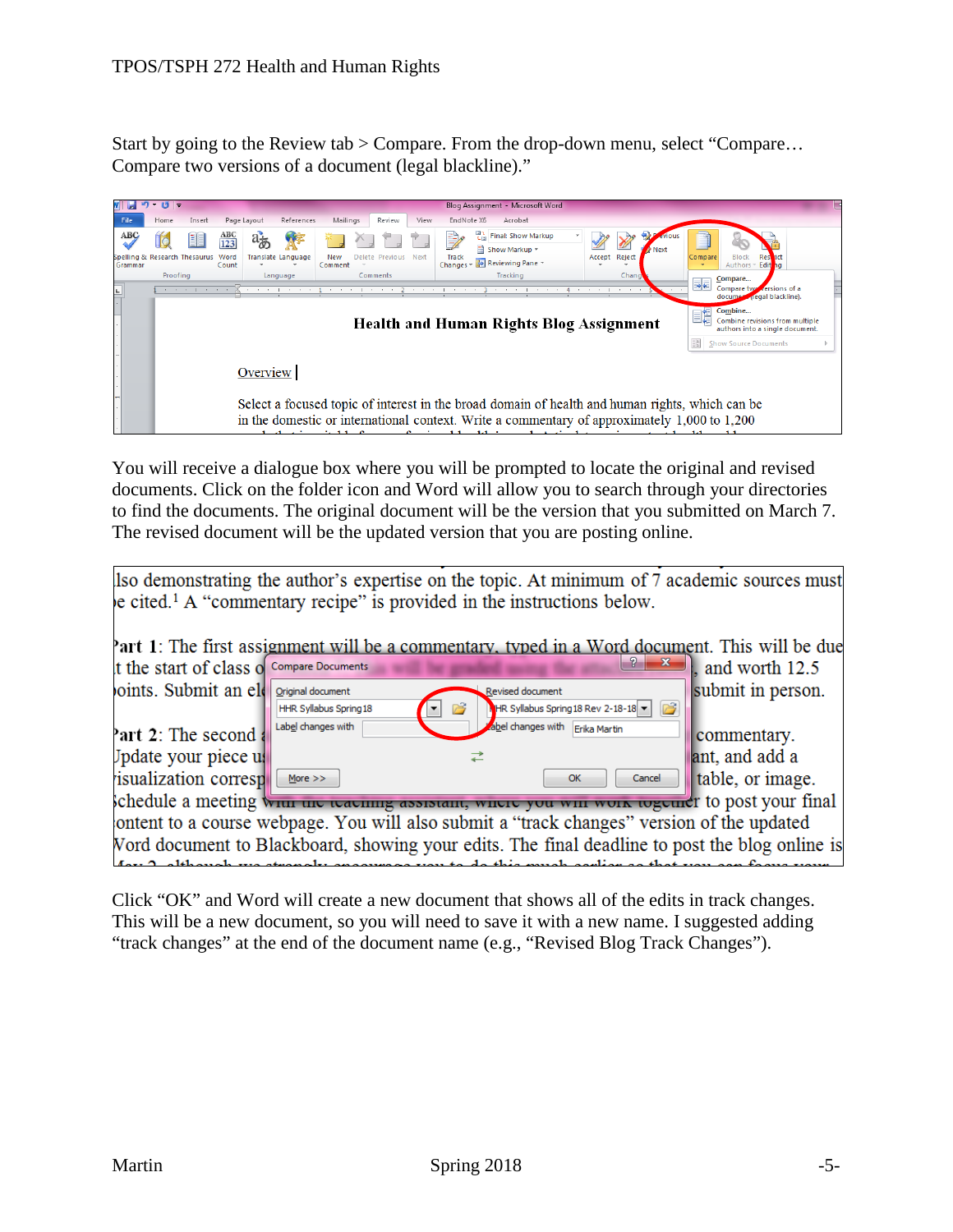## **GRADING RUBRIC FOR PART 1 (COMMENTARY DUE MARCH 7)**

| Total score: _________ / 12.5 |                                                                                                                                  |                                                                                             |                                                                                                       |  |  |  |
|-------------------------------|----------------------------------------------------------------------------------------------------------------------------------|---------------------------------------------------------------------------------------------|-------------------------------------------------------------------------------------------------------|--|--|--|
| General comments:             |                                                                                                                                  |                                                                                             |                                                                                                       |  |  |  |
|                               |                                                                                                                                  |                                                                                             |                                                                                                       |  |  |  |
| $\frac{1}{3}$                 | There is a well-articulated issue<br>related to health and human<br>rights.                                                      | The issue or how it relates to<br>health/human rights is not<br>fully articulated. (-0.6)   | The issue or its relationship<br>to health/human rights is<br>poorly articulated. (-1.2)              |  |  |  |
| $\frac{1}{3}$                 | Story has a clear narrative and<br>logical progression of ideas<br>(e.g., lede, problem statement,<br>arguments, and conclusion) | In a few places the narrative is<br>unclear or text needs minor<br>reordering $(-0.6)$      | There are several major errors<br>in the narrative or<br>organization (-1.2)                          |  |  |  |
| /2.5                          | At least seven academic<br>sources are used appropriately<br>to support claims.                                                  | Some sources are missing, or<br>there are some unsupported<br>claims. $(-0.5)$              | There are few academic<br>citations and/or numerous<br>unsupported claims. (-1)                       |  |  |  |
| $\sqrt{1}$                    | All descriptions make sense,<br>are to the point, and are easy to<br>understand.                                                 | In a few places descriptions<br>are not clear or there is<br>extraneous information. (-0.2) | There are multiple instances<br>of unclear descriptions or<br>extraneous information. (-0.4)          |  |  |  |
| $\frac{1}{1}$                 | Text can be skimmed to<br>identify key points (e.g.,<br>appropriate topic sentences, one<br>idea per paragraph).                 | There are a few places where<br>text cannot be skimmed to<br>identify key points. (-0.2)    | It is not possible to skim the<br>document and identify key<br>points. $(-0.4)$                       |  |  |  |
| $\frac{1}{1}$                 | There are no or a few minor<br>errors in grammar, punctuation,<br>professional language, and<br>spelling.                        | There are occasional errors or<br>a few major errors. $(-0.2)$                              | There are many errors in<br>grammar, punctuation,<br>professional language, and<br>spelling. $(-0.4)$ |  |  |  |
| $\frac{1}{1}$                 | Assignment follows formatting<br>instructions (e.g., title page,<br>word count listed, font size)                                | There are minor errors. $(-0.2)$                                                            | There are major errors or<br>multiple minor errors. (-0.4)                                            |  |  |  |